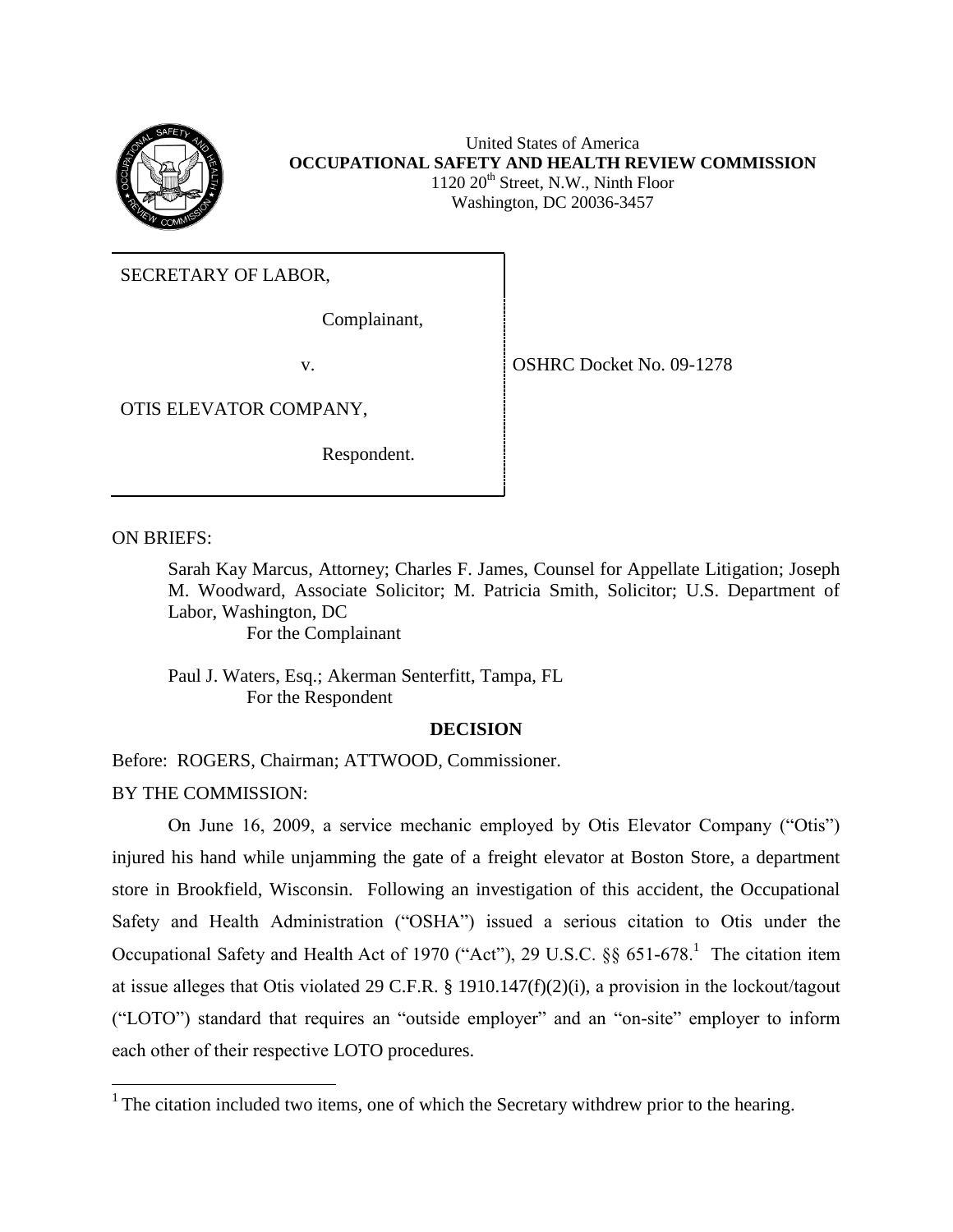Administrative Law Judge Dennis L. Phillips vacated the item, concluding that the LOTO standard was not applicable and that, in any event, the cited provision did not require Otis, the outside employer, to inform Boston Store, the on-site employer, of its LOTO procedures. For the reasons that follow, we reverse the judge and affirm the citation item.

## **BACKGROUND**

On the day of the accident, Otis assigned a service mechanic to repair a freight elevator at Boston Store. The Otis dispatcher who made the assignment informed the mechanic that the elevator's "car gate was hung up and not functioning." When functioning properly, the elevator's metal gate opened whenever an employee pushed a button in the hallway next to the elevator. The mechanism that controlled the gate included two chain assemblies located on the rooftop of the elevator car—one on each side adjacent to the gate. Each chain assembly included vertical and horizontal chains attached to separate sprockets. The horizontal chains were powered by one of the motor's pulleys which, when operating properly, raised and lowered the gate.

After he arrived at the store, the mechanic talked to "a couple [Boston Store] employees," who confirmed that "the gate was hung up on the [elevator] car." He then walked to the freight elevator and observed that the gate was partially open leaving a three-foot gap between it and the floor. He also observed an out-of-order sign in the hallway by the elevator. He tried to move the gate, yanking on it "[p]retty hard," but it did not budge. After ducking underneath the gate to enter the elevator car, he used a ladder to access the car's escape hatch and climbed on top of the car.

Once on top of the car, the mechanic flipped two switches to prevent anyone from calling the elevator or moving the gate electrically.<sup>2</sup> He then examined one of the gate's chain assemblies and determined that the gate could not move because the assembly's chain "was off the sprocket" and jammed. The mechanic decided that he would attempt to fix the gate by prying the chain back onto the sprocket. He testified that when he did this, the chain started moving as he had anticipated, and he "intentionally" grabbed it with his hand, resulting in his hand being "drug through the sprocket and chain." He explained that he grabbed the chain

 $2$  Otis's LOTO procedures required its mechanic to "block up [the gate] mechanically or with a Bi-Parting Door Tool to prevent unexpected gate movement." Otis does not dispute that the mechanic failed to do this.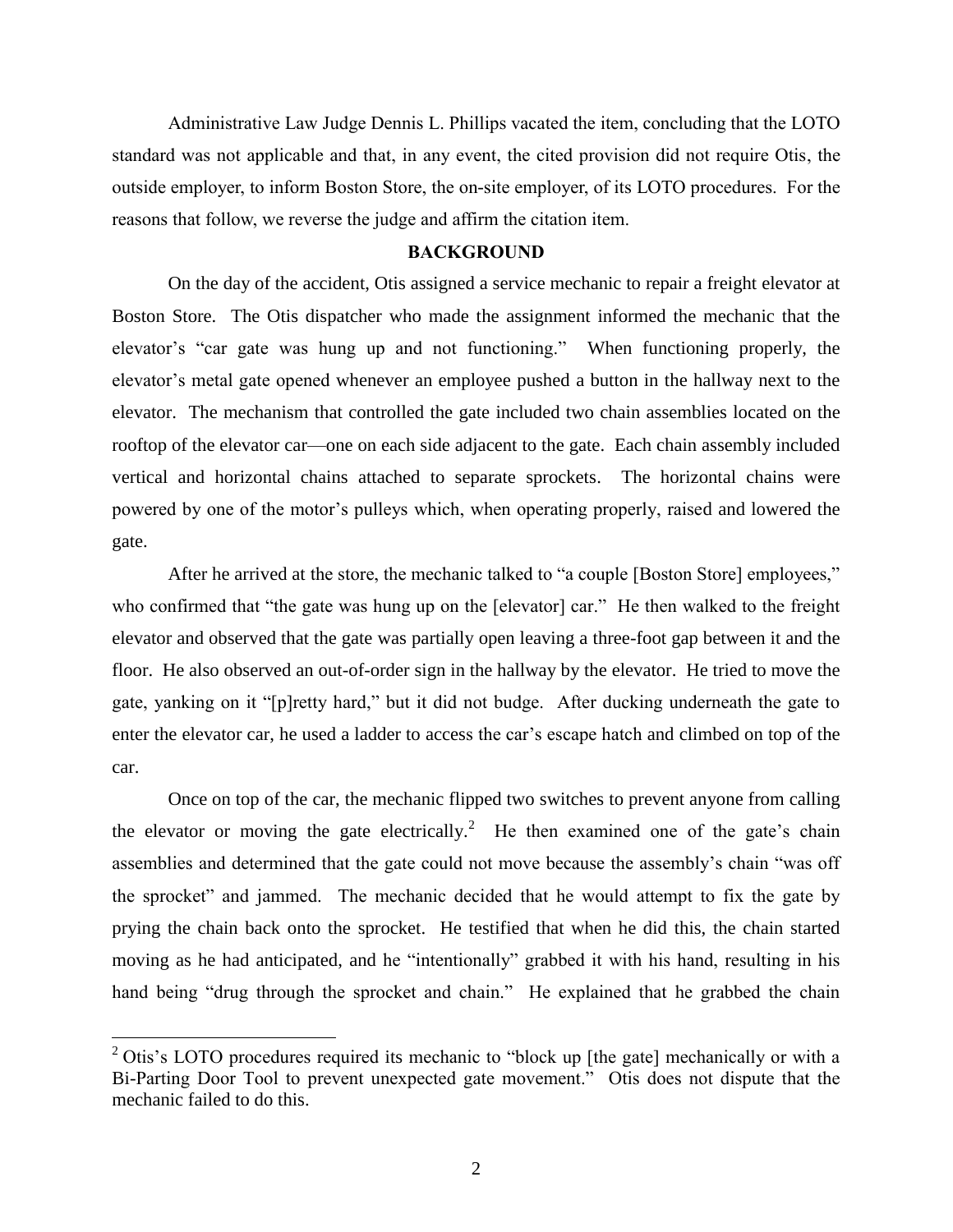because he "was worried about . . . the gate slamming and busting" the link that connected a counterweight to the gate. According to the mechanic, if the connecting link had broken, the repair would have taken longer because he would have had to "fish" the counterweight out of the box in which it was housed.

### **DISCUSSION**

The cited provision of the LOTO standard,  $\S$  1910.147(f)(2)(i), states that "[w]henever outside servicing personnel are to be engaged in activities covered by the scope and application of this standard, the on-site employer and the outside employer shall inform each other of their respective lockout or tagout procedures." It is undisputed here that Otis was the "outside employer" and Boston Store was the "on-site employer," and Otis concedes that it did not inform Boston Store of its LOTO procedures.

Before us on review are the following issues: (1) whether the Otis mechanic, as "outside servicing personnel," was "engaged in activities covered by the scope and application" of the LOTO standard; (2) if so, whether the cited provision required Otis to inform Boston Store of its LOTO procedures; (3) whether compliance with the cited provision would have been infeasible; and (4) in the event a violation has been established, whether it is serious.

#### *Scope and application of LOTO standard*

The LOTO standard's scope "covers the servicing and maintenance of machines and equipment in which the *unexpected* energization or start up of the machines or equipment, or release of stored energy could cause injury to employees." 29 C.F.R.  $\S$  1910.147(a)(1)(i) (emphasis in original). Its application section states that the "standard applies to the control of energy during servicing and/or maintenance of machines and equipment." 29 C.F.R. § 1910.147(a)(2)(i). For purposes of the LOTO standard, "[s]ervicing and/or maintenance" includes activities such as "unjamming of machines or equipment . . . where the employee may be exposed to the *unexpected* energization or startup of the equipment or release of hazardous energy." 29 C.F.R. § 1910.147(b) (emphasis in original).

The judge concluded that the Otis mechanic's work did not fall within the scope of the LOTO standard, finding that "there was no potential for an unexpected release of stored [gravitational] energy while [the mechanic] performed his work on the gate chain and sprocket atop of the elevator car." In support of this conclusion, the judge found that the mechanic "expected and fully anticipated that the gate and the chain would begin moving" once the chain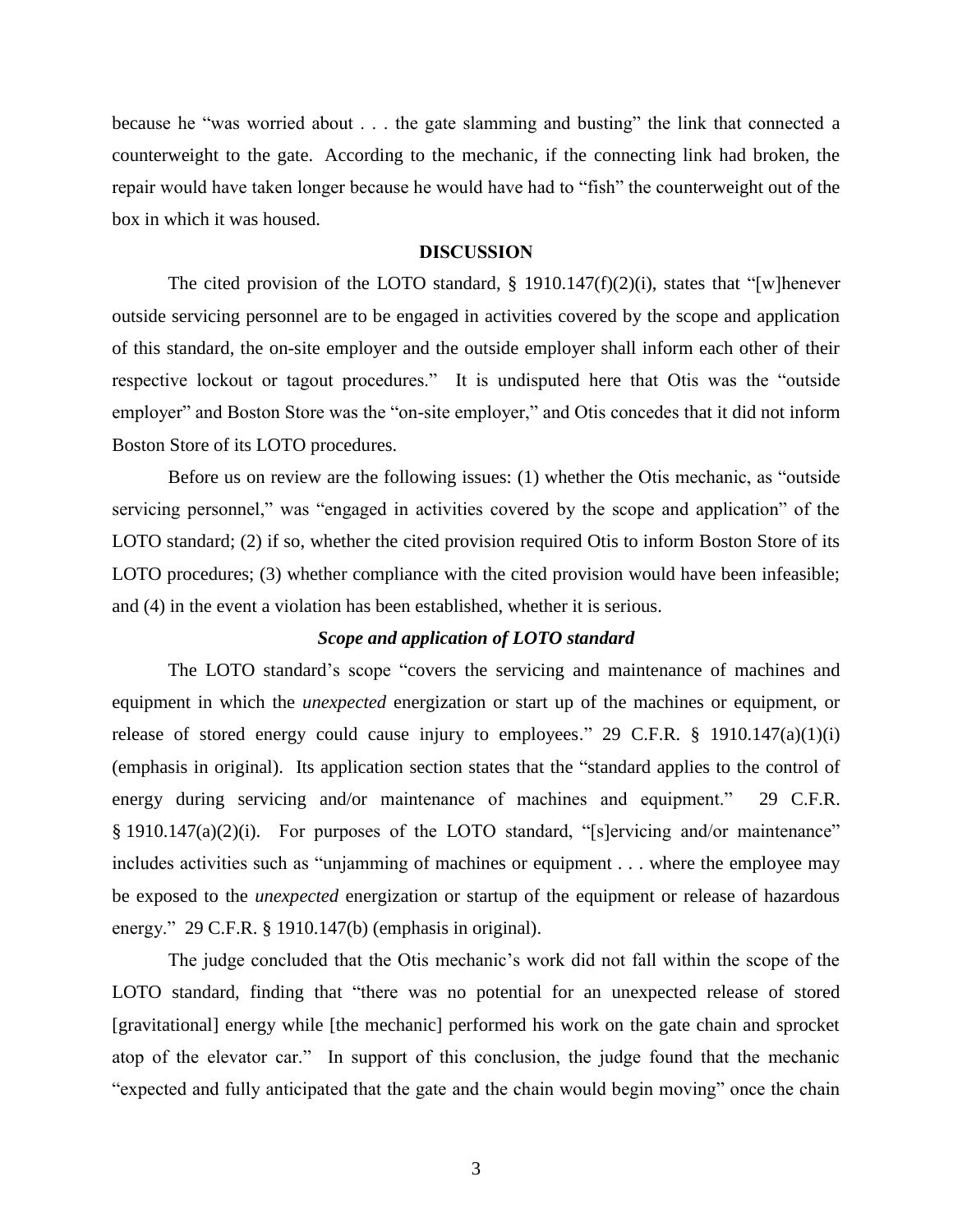was placed back onto the sprocket. The Secretary argues that the judge erred because the mechanic's unjamming work is specifically covered under the standard.

Contrary to the judge's conclusion, applicability of the LOTO standard does not turn on whether or not the unjamming process happened to proceed as the Otis mechanic expected. *See Elliot Constr. Corp.*, 23 BNA OSHC 2110, 2119, 2012 CCH OSHD ¶ 33,231, p. 56,071 (No. 07- 1578, 2012) (noting that the " 'purpose of the Act is to prevent the first accident' " (citation omitted)). The standard applies if there was the *potential* for an unexpected release of stored energy that could cause injury to the mechanic. 29 C.F.R. § 1910.147(a)(1)(i); *see Gen'l Motors Corp*., 22 BNA OSHC 1019, 1023, 2004-09 CCH OSHD ¶ 32,928, p. 53,606 (No. 91-2834E, 2007) (consolidated) ("Energization is 'unexpected' in the absence of some mechanism to provide adequate advance notice of machine activation." (citations omitted)).

We find that this potential was present during the unjamming activity the mechanic performed here. *See, e.g.,* Control of Hazardous Energy Sources (LOTO), 54 Fed. Reg. 36,644, 36,646-47 (Sept. 1, 1989) (final rule) (indicating that effort to unjam wood wedged in energized table-saw blade created potential for unexpected energization). There was stored kinetic energy in the elevator's jammed chain assembly due to the weight of the partially open gate. Although the mechanic testified that the chain was off the sprockets and jammed "tight as could be," and that he "expected" the chain would move once he "unwedged" it, the record does not show that he could predict when the jam would yield. In fact, the mechanic's own testimony shows that the release of energy surprised him: "I *reacted*, and I guess I grabbed [the chain] with my hand" to prevent the gate from slamming and breaking the counterweight link. (Emphasis added.) *See Gen'l Motors Corp*., 22 BNA OSHC at 1023, 2004-09 CCH OSHD at p. 53,606; *compare Reich v. Gen'l Motors Corp.*, 89 F.3d 313, 315 (6th Cir. 1996) (affirming Commission's holding that LOTO standard did not apply to servicing activities performed on deactivated machines that were "designed and constructed so that [they could not] start up without giving a servicing employee notice of what [was] about to happen"), *aff'g* 17 BNA OSHC 1217, 1993-95 CCH OSHD ¶ 30,793 (No. 91-2973, 1995) (consolidated).

Moreover, we find that the release of stored energy posed a caught-in hazard to the mechanic. Even if he had not reflexively grabbed the chain, his work necessarily placed him in close proximity to it, and a body part or piece of clothing could have been inadvertently caught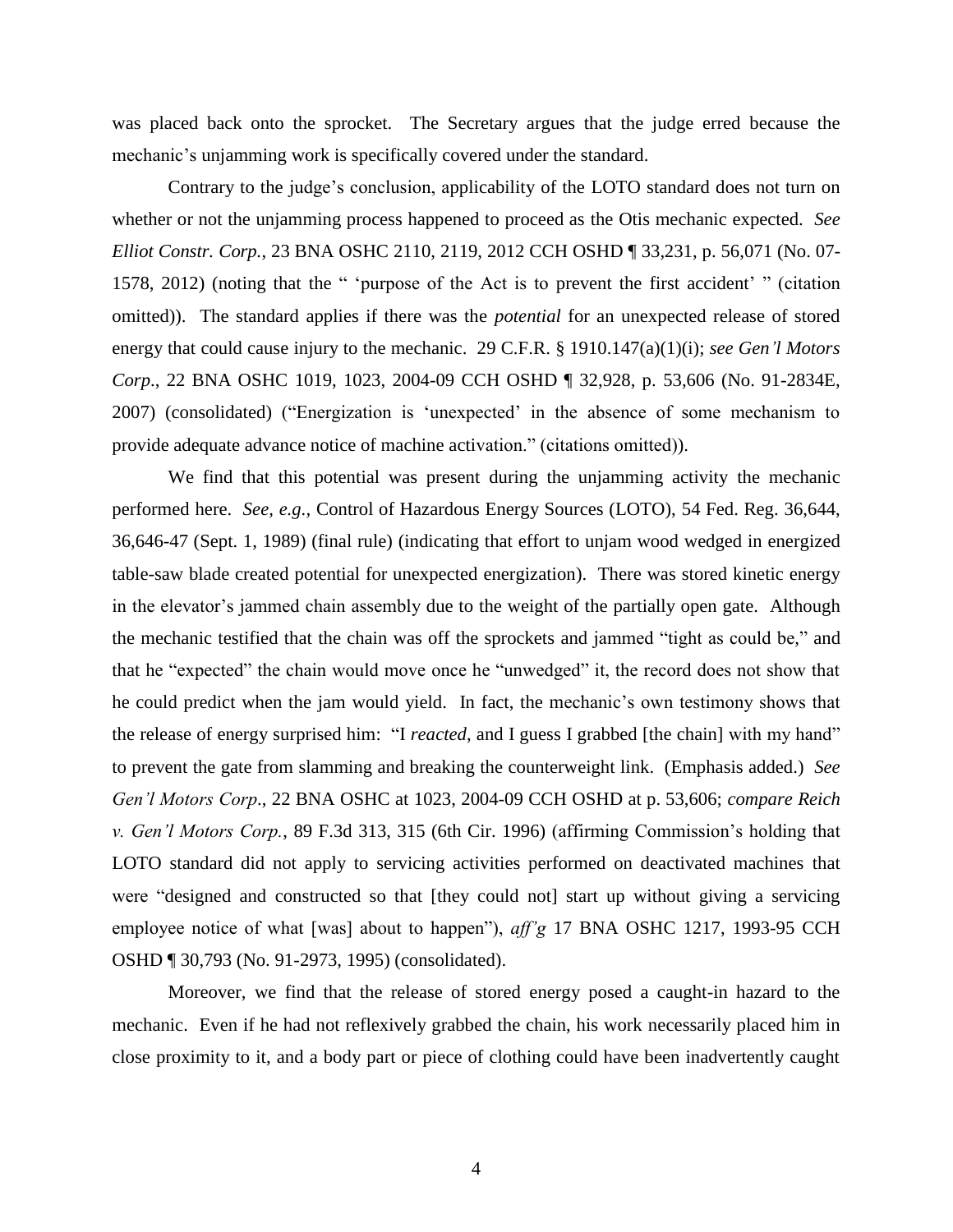in the chain, or between it and the sprocket, when the stored energy released.<sup>3</sup> *See* Control of Hazardous Energy Sources (LOTO), 54 Fed. Reg. at 36,647 (noting that performance of maintenance or servicing activities "expose the employee to the hazard of being pulled into the operating equipment when parts of the employee's body, clothing or the material or tools used for cleaning or servicing become entrapped or entangled in the machine or equipment mechanism"); *Burkes Mech., Inc*., 21 BNA OSHC 2136, 2139 n.4, 2004-09 CCH OSHD ¶ 32,922, pp. 53,561-62 n.4 (No. 04-0475, 2007) (finding laborers cleaning near conveyor were "positioned in such a way" that conveyor "could have unexpectedly caught hold of their tools, clothing, or body parts—all types of hazards § 1910.147 was intended to eliminate" (citations omitted)). The Otis mechanic was, therefore, engaged in "service and/or maintenance" within the meaning of the LOTO standard's scope provision. 29 C.F.R.  $\S$  1910.147(a)(1)(i), (b).

In support of his contention that the LOTO standard applies here, the Secretary relies on 29 C.F.R. § 1910.147(a)(2)(ii), which generally excludes "[s]ervicing and/or maintenance which takes place during normal production operations" from coverage under the LOTO standard, but includes such work pursuant to paragraph  $(a)(2)(ii)(B)$  if, as relevant here, "[a]n employee is required to place any part of his or her body into an area on a machine or piece of equipment . . . where an associated danger zone exists during a machine operating cycle." 29 C.F.R.  $§$  1910.147(a)(2)(ii), (ii)(B). Even if the work here was done during "normal production operations," we find that the LOTO standard applies because the record establishes that this criterion for coverage under the standard has been met. $4$ 

As we have already found, the Otis mechanic was on top of the elevator car—where an employee using the elevator would not ordinarily be positioned—performing an unjamming activity that placed parts of his body in a "danger zone," i.e., an area where a release of energy

 $3$  Otis asserts that the "movement of the gate," which is designed to be evenly counterweighted so that its weight would be greatly reduced, could not "inflict any serious physical harm or death," or even cause a bruise. But the mechanic testified that when he was servicing the elevator only one counterweight was holding the gate and, therefore, it would have slammed shut once the chain was unjammed. Based on this testimony, we reject Otis's assertion.

<sup>&</sup>lt;sup>4</sup> We need not reach the issue of whether the Otis mechanic's work was done during "normal" production operations," because the record establishes the LOTO standard's applicability in either case. If the work was not done during "normal production operations," the LOTO standard applies pursuant to  $\S 1910.147(a)(2)(i)$ . If the work was done during normal production operations, the LOTO standard applies because the record establishes that the requirements for applicability pursuant to § 1910.147(a)(2)(ii)(B) have been met.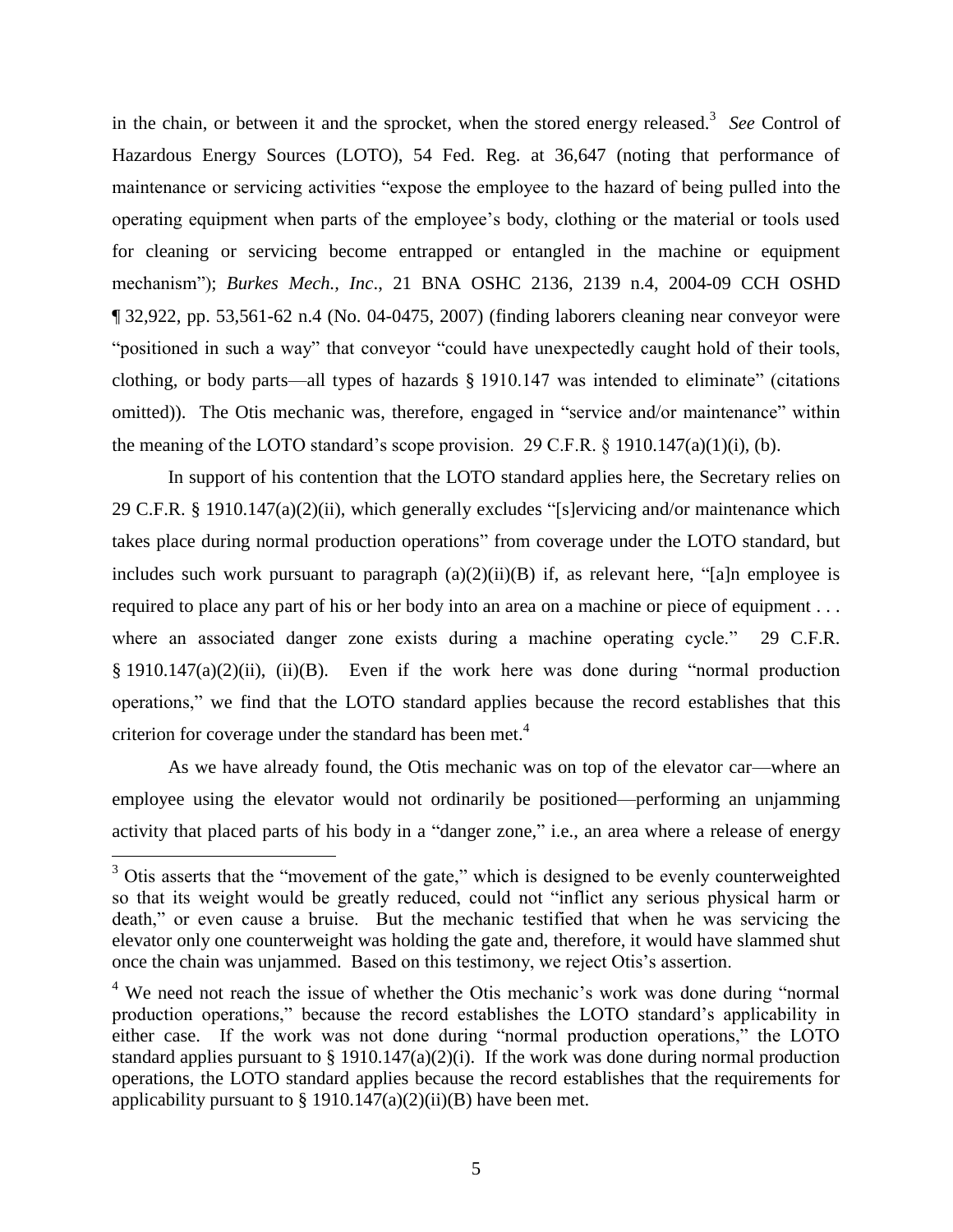stored in the gate assembly could result in a caught-in hazard.<sup>5</sup> See 29 C.F.R. § 1910.147(b) (defining "[s]ervicing and/or maintenance" as including "unjamming of machines or equipment . . . where the employee may be exposed to the *unexpected* . . . release of hazardous energy" (emphasis in original)); *Burkes Mech.*, 21 BNA OSHC at 2139 n.4, 2004-09 CCH OSHD at pp. 53,561-62 n.4. Moreover, the mechanic was in this danger zone "during a machine operating cycle," as the record shows that the elevator's gate was in a partially open position as the mechanic worked to unjam the chain, and then closed once he unjammed it. Under these circumstances, we conclude the LOTO standard covers Otis's unjamming activity.

# *Alleged Violation of § 1910.147(f)(2)(i)*

In vacating the citation, the judge concluded that there was "no possibility" of Otis and Boston Store employees interacting or creating "misunderstandings," based on his findings that: (1) "[t]he only 'zone of danger' was on the elevator car top near the chain and sprocket" and "[t]he only employee who would ever be on the elevator car top . . . would be an Otis employee," and (2) there was no evidence that Boston Store employees were either "affected" or "authorized" employees under the LOTO standard. $6$  On review, the Secretary argues that the standard presumes the potential for such interaction and/or misunderstandings whenever an outside employee is performing an activity covered by the LOTO standard.

We agree with the Secretary's reading of the standard. By its terms, § 1910.147(f)(2)(i) applies "*[w]henever* outside servicing personnel are to be engaged in activities covered by the scope and application of [the LOTO] standard . . . ." (Emphasis added.) As discussed above, the

<sup>&</sup>lt;sup>5</sup> In fact, the caught-in hazard to which the Otis mechanic was subjected is the very type of hazard that the LOTO standard is intended to protect against when unjamming activities are performed during normal production operations. Control of Hazardous Energy Sources (LOTO), 54 Fed. Reg. at 36,646-47 (explaining that "operations such as cleaning *and unjamming machines or equipment* are covered by this standard when the employee is exposed to greater or different hazards than those encountered during normal production operations" (emphasis added)).

<sup>&</sup>lt;sup>6</sup> The LOTO standard defines an "[a]uthorized employee" as "[a] person who locks out or tags out machines or equipment in order to perform servicing or maintenance on that machine or equipment." 29 C.F.R. § 1910.147(b). The standard defines an "[a]ffected employee" as "[a]n employee whose job requires him/her to operate or use a machine or equipment on which servicing or maintenance is being performed under [LOTO], or whose job requires him/her to work in an area in which such servicing or maintenance is being performed." *Id.* "An affected employee becomes an authorized employee when that employee's duties include performing servicing or maintenance covered under this section." *Id.*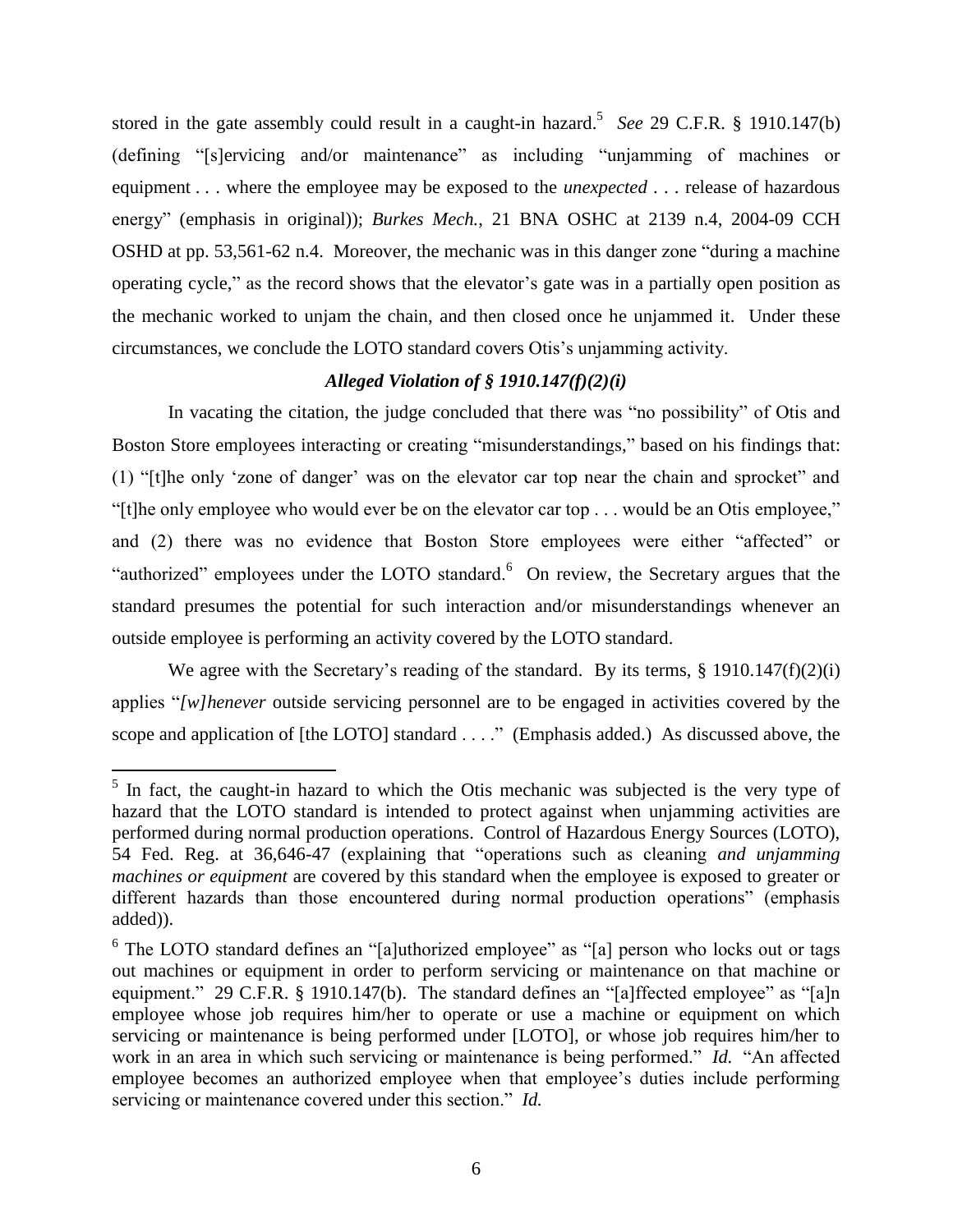Otis mechanic was engaged in such covered activities. The cited provision, which is a specification standard, $\frac{7}{7}$  presumes that in this situation a Boston Store employee may interfere with "the restrictions and prohibitions" of Otis's energy control program.<sup>8</sup> See Control of Hazardous Energy Sources (LOTO), 55 Fed. Reg. 38,677, 38,683 (Sept. 20, 1990) (final rule) (stating that  $\S$  1910.147(f)(2)(i) is "a way to prevent misunderstandings by either plant employees or outside service personnel regarding [in part] . . . the restrictions and prohibitions imposed upon each group of employees by the other employer's energy control program"); *Joseph J. Stolar Constr. Co.*, 9 BNA OSHC 2020, 2024 n.9, 1981 CCH OSHD ¶ 25,488, p. 31,783 n.9 (No. 78-2528, 1981) ("The Commission has held that, when a standard prescribes specific means of enhancing employee safety, [a] hazard is presumed to exist if the terms of the

 $<sup>7</sup>$  On review, Otis claims that the cited provision is a performance standard because, in requiring</sup> employers to "inform" each other of their LOTO procedures, the standard fails to specify how that information is to be conveyed. Otis further contends that the word "inform"—which it defines as "impart[ing] information or knowledge"—is ambiguous because "many acts can impart information," making "what is necessary to comply with the [cited provision] . . . unclear." We find nothing unclear about the requirement that Otis "inform" Boston Store of its "lockout or tagout procedures." As Otis itself acknowledges, "inform" means to "impart [the] information." *See Faultless Div., Bliss & Laughlin Indus., Inc. v. Sec'y of Labor,* 674 F.2d 1177, 1186 (7th Cir. 1982) (construing machine guarding requirement as "sufficiently specific . . . to reasonably apprise [the employer] in clear terms" of conduct required by standard). The provision is specific as to the circumstances under which the employers must convey the information and what information must be conveyed.

To the extent Otis is suggesting that the standard is impermissibly vague because it does not specify a particular *method* by which the information must be imparted, we find that the absence of such detail does not render the requirement invalid. And even if, as Otis suggests, the provision is performance-oriented in this respect, a reasonable person in the industry would understand that simply providing a copy of the procedures to Boston Store would have been sufficient, especially in light of the guidance provided in the Secretary's compliance directive, which indicates that the provision is met where the "on-site and outside contractors . . . exchange copies of their respective energy control procedures[.]" OSHA Instruction CPL 02-00-147, ch. 3, ¶ XIII (Feb. 11, 2008); *see Siemens Energy & Automation Inc.*, 20 BNA OSHC 2196, 2198, 2004-09 CCH OSHD ¶ 32,880, p. 53,229 (No. 00-1052, 2005) (stating that " 'general regulations are not constitutionally infirm on due process grounds so long as a reasonableness requirement is read into them' " (citation omitted)); *Western Waterproofing Co*., 7 BNA OSHC 1625, 1629, 1979 CCH OSHD ¶ 23,785, pp. 28,862-63 (No. 1087, 1979) ("A standard is not invalid merely because an employer must exercise reasoning and judgment to decide how to apply the standard in a particular situation.").

<sup>&</sup>lt;sup>8</sup> Moreover, as discussed below, the record establishes that Boston Store employees were present at the store and had access to the elevator gate while the Otis mechanic was servicing the elevator.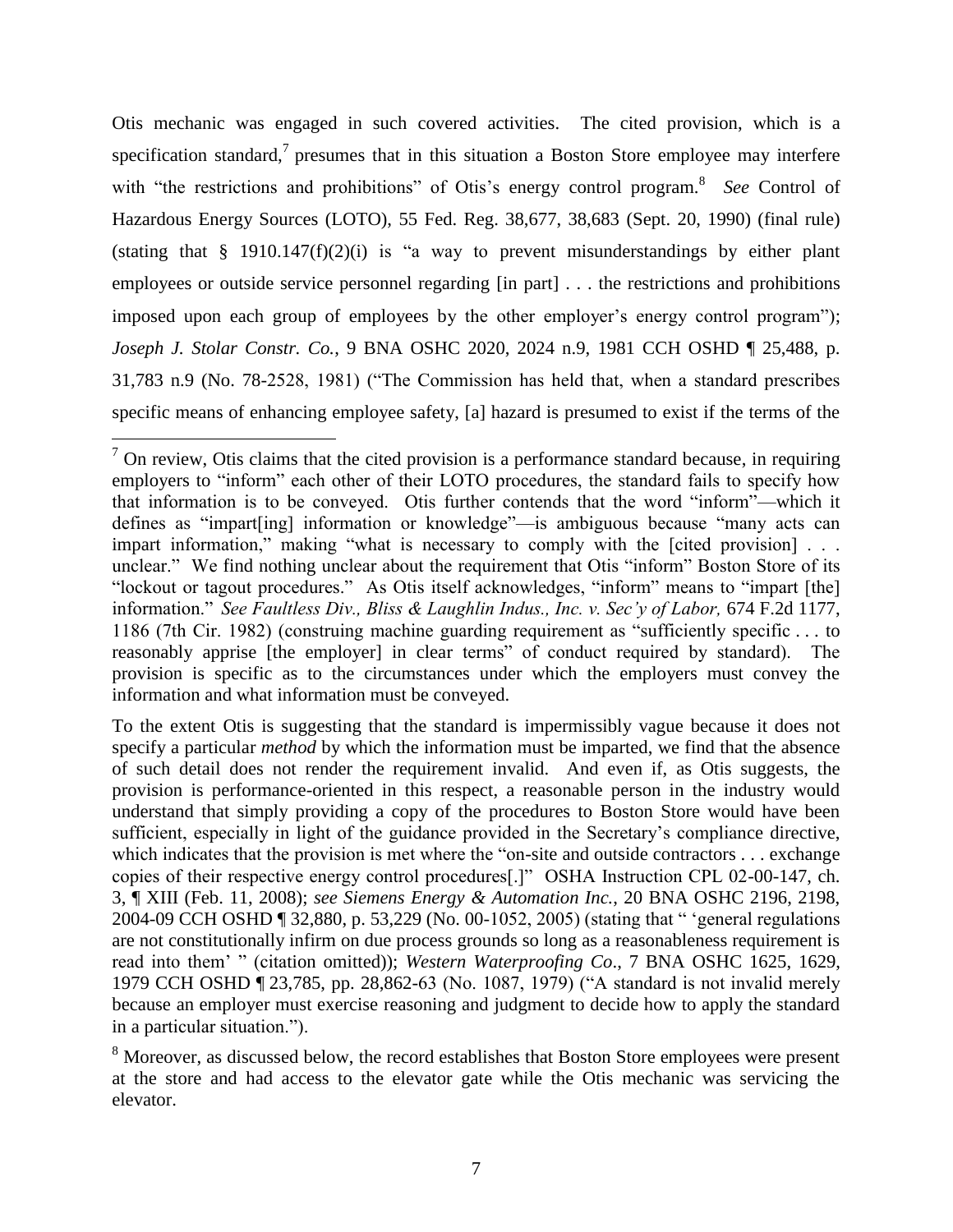standard are violated."). And unlike other provisions in the LOTO standard that specifically reference "authorized" or "affected" employees, *see, e.g.*, 29 C.F.R. § 1910.147(c)(6), (c)(7), (d)(4), (d)(6), (e), no such reference is contained in the cited provision. *See Barnhart v. Sigmon Coal Co.*, 534 U.S. 438, 452 (2002) ("[I]t is a general principle of statutory construction that when 'Congress includes particular language in one section of a statute but omits it in another section of the same Act, it is generally presumed that Congress acts intentionally and purposely in the disparate inclusion or exclusion.' " (citation omitted)).

Otis would have us find that  $\S 1910.147(f)(2)(i)$  applies only to "situations like a factory floor with machines on which both the employees of the employer controlling the building and another, different contractor are expected to . . . service [equipment]." But such a reading contradicts the plain language of the provision, which (1) defines its scope in terms of the activities of only the outside servicing personnel, not the activities of the on-site employer, and (2) links its applicability to the full breadth of activities covered by the LOTO standard: "[w]henever *outside servicing personnel* are to be engaged in activities *covered by the scope and application of [the LOTO] standard* . . . ." 29 C.F.R. § 1910.147(f)(2)(i) (emphasis added). The scope and application section of the standard, § 1910.147(a), excludes only certain specific industries, equipment, and activities that have no relevance to the instant case. In short, the language in the standard that establishes the cited requirement's applicability precludes the interpretation urged by Otis. *See Arcadian Corp*., 17 BNA OSHC 1345, 1347, 1995-97 CCH OSHD ¶ 30,856, p. 42,916 (No. 93-3270, 1995) (" 'In a statutory construction case, the beginning point must be the language of the statute, and when a statute speaks with clarity to an issue[,] judicial inquiry into the statute's meaning, in all but the most extraordinary circumstances, is finished.' " (citations omitted)), *aff'd*, 110 F.3d 1192 (5th Cir. 1997).

Otis also argues that the cited provision applies only where *both* the outside and on-site employers have LOTO procedures, and thus is inapplicable here because Boston Store lacked its own procedures. Specifically, Otis relies on the provision's use of the word "respective"—"the on-site employer and the outside employer shall inform each other of their *respective* lockout or tagout procedures," 29 C.F.R. § 1910.147 $(f)(2)(i)$  (emphasis added)—which Otis defines as "relating to two or more persons or things regarded individually; particular." According to Otis, this shows that the provision's requirement is contingent on both employers having their own LOTO procedures.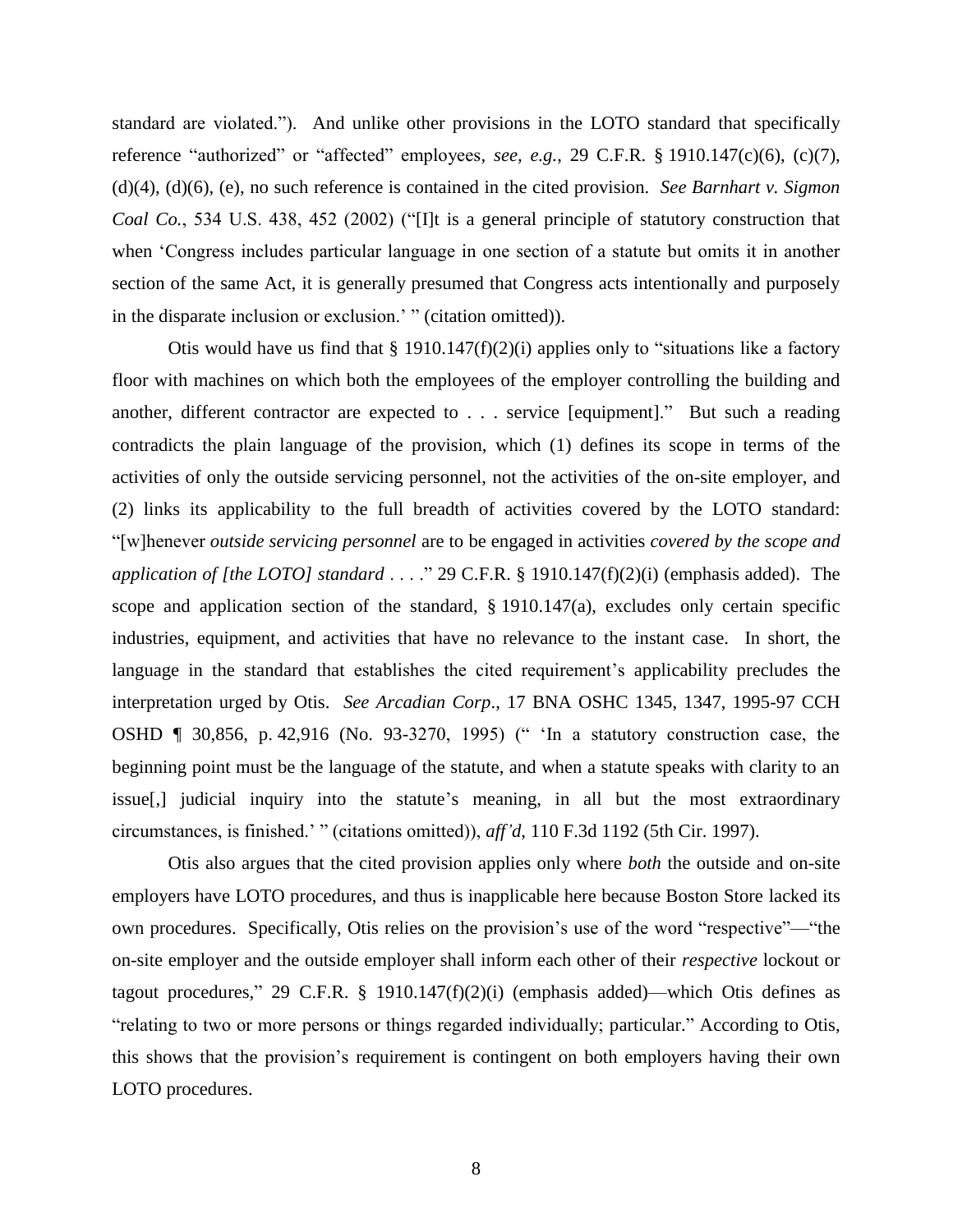We disagree. The term "respective," even as defined by Otis, does not establish that the outside employer's duty under the provision is *conditioned* on the on-site employer also having procedures; it simply means that each employer has a duty to provide *its own* procedures to the other employer. This is also evident from the structure and context of the standard. Section 1910.147 $(f)(2)(ii)$ , the provision that follows the one cited here, requires the on-site employer to "ensure that his/her employees understand and comply with the restrictions and prohibitions of the outside employer's energy control program." Even if Boston Store did not have its own procedures, it needed Otis to comply with paragraph (f)(2)(i) so that it could identify what information to provide to its own employees, and Otis needed Boston Store to comply with paragraph  $(f)(2)(ii)$  to help protect the Otis mechanic.<sup>9</sup> Not only would Otis's interpretation defeat the purpose of these provisions, it would lead to the absurd result that the protections afforded by paragraph  $(f)(2)(ii)$  to outside contractor employees would be rendered inapplicable where the on-site employer violates a requirement to have its own LOTO procedures. *See American Tobacco Co. v. Patterson*, 456 U.S. 63, 71 (1982) ("Statutes should be interpreted to avoid . . . unreasonable results whenever possible."); *Unarco Commercial Prods.*, 16 BNA OSHC 1499, 1502, 1993-95 CCH OSHD ¶ 30,294, p. 41,732 (No. 89-1555, 1993) ("It is well established that a statute or, in this case, a standard must be construed so as to avoid an absurd result."). Therefore, we conclude that the cited provision places a separate

 $\overline{a}$ 

Control of Hazardous Energy Sources (LOTO), 55 Fed. Reg. at 38,683 (emphasis added).

 $9\,$  We disagree with Otis's assertion that the rule's preamble is inconsistent with the Secretary's interpretation. To the contrary, OSHA specifically discussed how the safety of contractor employees depends in part on the on-site employees understanding the outside contractor's procedures:

<sup>[</sup>Section 1910.147 $(f)(2)(ii)$ ] requires that each employer inform the other employer of the procedures used by his/her employees and that *each* employer's employees understand and comply with the restrictions and prohibitions *of the other* employer's energy control program. For example, if there are elements of the contractor's procedures which need to be explained to the facility employees, or if there are other steps needed to assure *the safety of the contractor's employees*, the facility employer must provide his/her employees with the information to provide the necessary protection.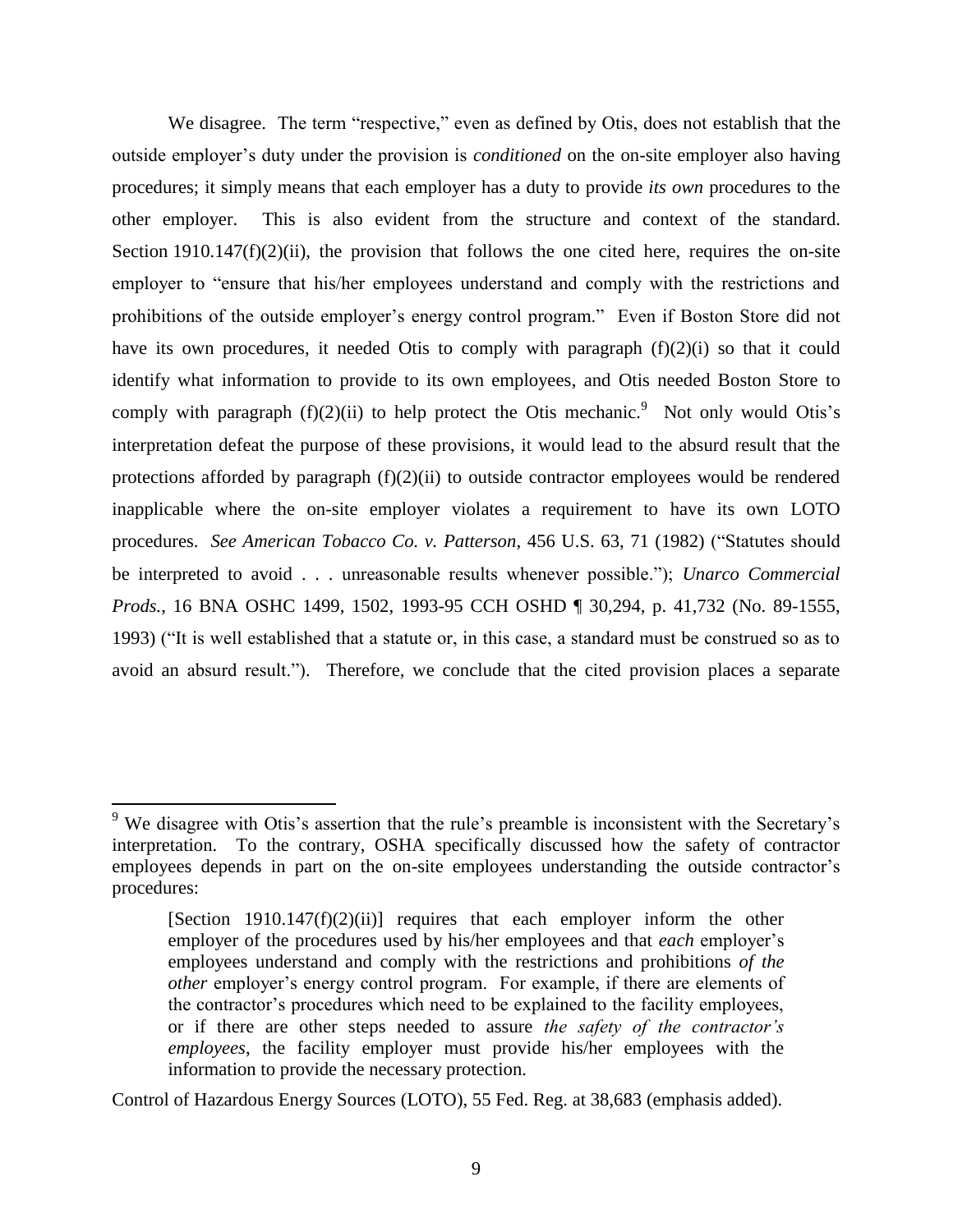obligation on "each employer" to inform the other employer of its LOTO procedures that is not dependent on the existence of the other employer's procedures.<sup>10</sup>

Having determined that the Secretary's interpretation of  $\S$  1910.147(f)(2)(i) is supported by the provision's plain language, we conclude that Otis failed to comply with this provision because (1) Otis's work on the elevator was covered by the LOTO standard; (2) Boston Store and Otis were the on-site and outside employers, respectively; and (3) Otis admits that it did not inform Boston Store of its LOTO procedures.

### *Infeasibility*

Before the judge and again on review, Otis raises the affirmative defense of infeasibility, claiming that (1) it cannot determine in advance of a particular job which of "a potentially 'endless' amount of different energy control procedures" will be applicable; (2) it may have difficulty finding personnel in a building to inform of its LOTO procedures; and (3) compliance with the provision could hinder its ability to respond to an emergency situation, "such as emergency call backs with trapped passengers." To prove infeasibility, Otis must show by a preponderance of the evidence that " '(1) literal compliance with the terms of the cited standard was infeasible *under the existing circumstances* and (2) an alternative protective measure was

 $10$  Otis argues that the cited provision "fails to give any notice whatsoever that an elevator maintenance company like Otis should provide a customer its procedure for wedging open an elevator gate" both as a general matter and, in particular, where only the outside employer has LOTO procedures. We find that Otis had fair notice of the requirement in both respects. As discussed above, the mechanic's work does not fall within any of the standard's scope exclusions, and the cited provision's language, along with the structure and context of the standard, make clear that the duty of the outside employer to provide its LOTO procedures to the on-site employer is independent of the on-site employer's corresponding duty. 29 C.F.R. § 1910.147(a); *see Ohio Cast Prods., Inc.*, 18 BNA OSHC 1912, 1915, 1999 CCH OSHD ¶ 31,926, p. 47,353 (No. 96-0774, 1999) ("[I]n view of our conclusion that [29 C.F.R. § 1910.1000(c)'s] formula operates to regulate silica exposure in only one manner, we find that its plain meaning would be 'ascertainably certain' to an employer who is aware that its operations generate silica dust exposure."), *aff'd*, 246 F.3d 791 (6th Cir. 2001). Even if, as Otis alleges, "industry understanding and practice"—as reflected in testimony from its employee and expert witnesses, and in an industry consensus standard (ANSI Z-244.1)—differs from the OSHA requirement, that does not render insufficient the notice provided by the clear terms of the provision. Moreover, OSHA expressly stated in an interpretation letter that it had "carefully considered the 1982 ANSI standard in developing the agency's LOTO standard, . . . [but] did not adopt the standard by reference, and in some respects the agency deliberately departed from the ANSI standard in order to provide a higher level of employee protection." Interpretation Letter from Director of OSHA Directorate of Enforcement Program, to Chairman of Z244 American Standards Committee (Nov. 10, 2004).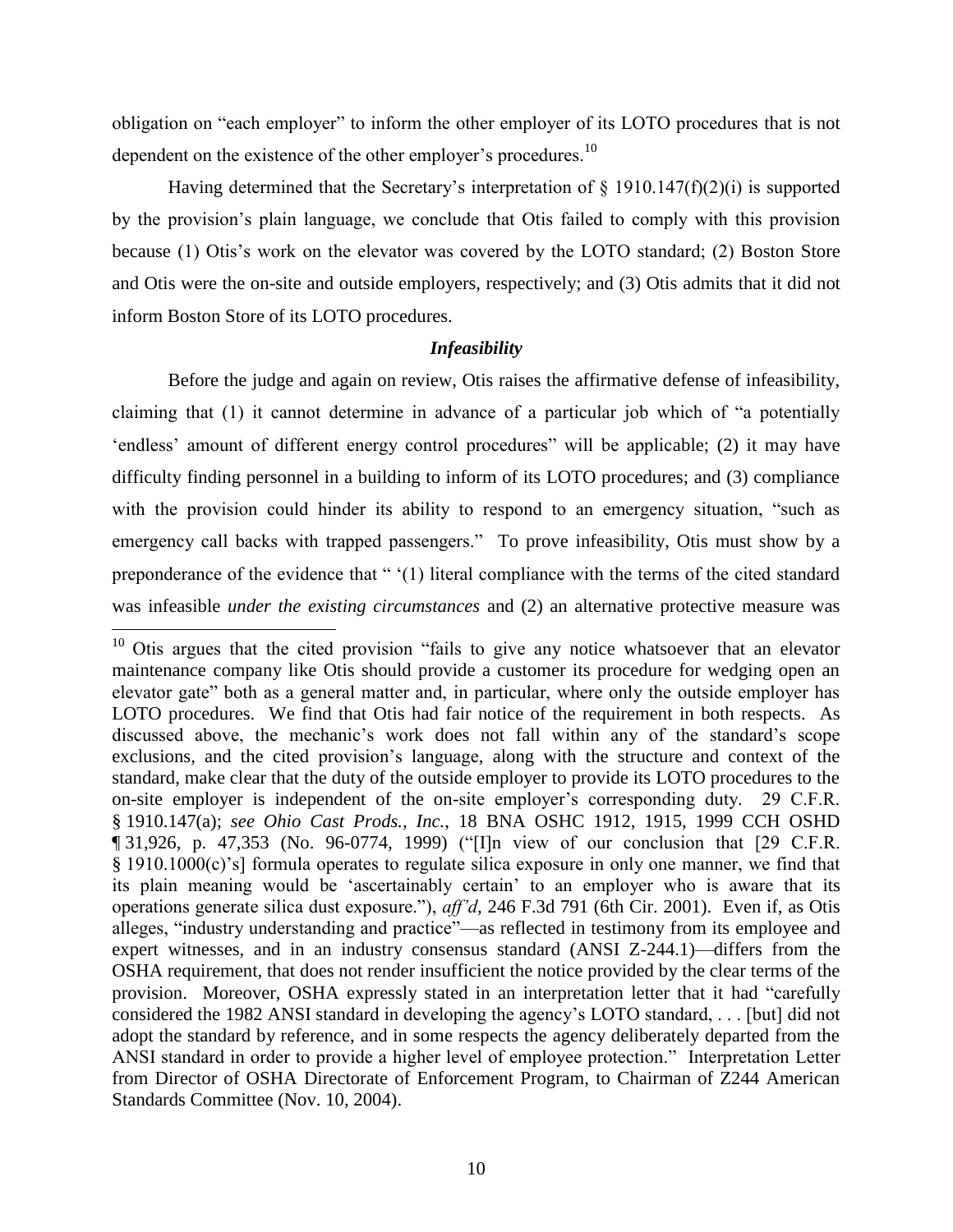used or there was no feasible alternative measure.' " *Westvaco Corp.*, 16 BNA OSHC 1374, 1380, 1993-95 CCH OSHD ¶ 30,201, p. 41,570 (No. 90-1341, 1993) (emphasis added) (citation omitted).

None of Otis's claims are relevant to the circumstances that existed at Boston Store. First, based on the information the Otis mechanic received from Boston Store employees and his own initial observation, he knew before starting his work on the elevator that the gate was jammed. Determining what energy control procedure to utilize in that situation was straightforward because, in addition to shutting down the electrical components of the elevator, Otis's LOTO procedures merely required the mechanic to "block up [the gate] mechanically or with a Bi-Parting Door Tool to prevent unexpected gate movement." Second, the Otis mechanic talked to Boston Store personnel about the elevator before servicing it. He could have provided LOTO procedures to Boston Store at that point or asked them who to inform. Finally, there was no emergency when the Otis mechanic first arrived on site—the elevator gate was simply jammed. Otis, therefore, has not shown that it would have been " 'infeasible *under the existing circumstances*' " to inform Boston Store of the applicable LOTO procedures before the mechanic commenced his work. *Id.* (emphasis added) (citation omitted). Accordingly, we affirm the citation.

## *Characterization and penalty*

On review, Otis challenges the Secretary's characterization of the violation as serious, claiming that the violation should be classified as *de minimis*. Section 17(k) of the Act, 29 U.S.C. § 666(k), provides that "a serious violation shall be deemed to exist in a place of employment if there is a substantial probability that death or serious physical harm could result" from the violation. A violation is *de minimis*, however, "when a deviation from the standard has no 'direct or immediate' relationship to employee safety." *Star Brite Constr. Co.*, 19 BNA OSHC 1687, 1691, 2001 CCH OSHD ¶ 32,511, p. 50,434 (No. 95-0343, 2001) (citation omitted); 29 U.S.C. § 658(a) (noting that *de minimis* violations are those "which have no direct or immediate relationship to safety or health"). *But see Caterpillar, Inc. v. Herman*, 131 F.3d 666, 668 (7th Cir. 1997) ("[W]e accept the Secretary's view that the Commission cannot label a violation *de minimis* and disregard it; that would transfer the Secretary's prosecutorial discretion to the Commission. If the Secretary issues a citation, the Commission must determine whether the violation occurred and set an appropriate penalty." (citation omitted)).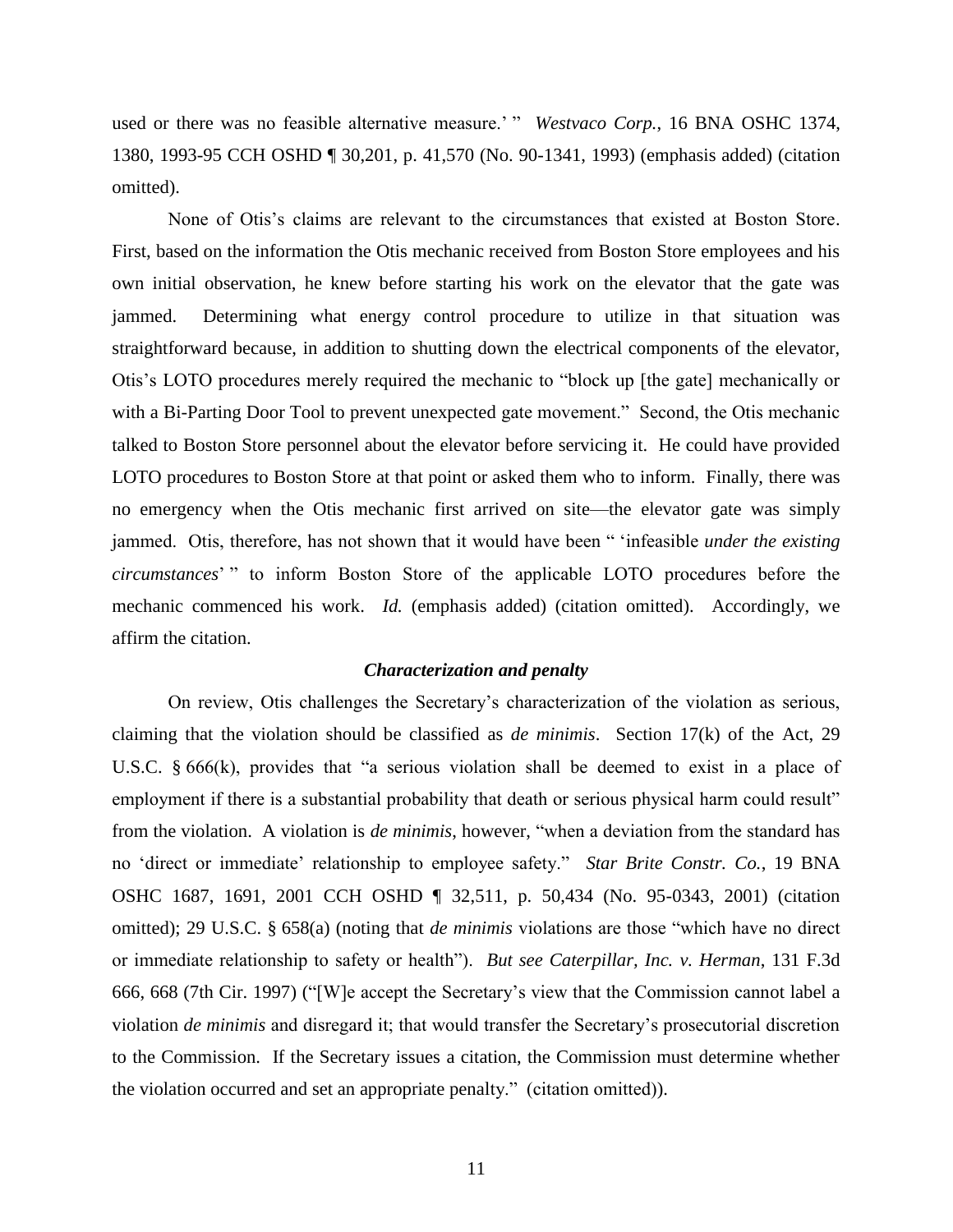Absent information from Otis about its LOTO procedures, Boston Store was precluded from evaluating those procedures "and determin[ing] what information need[ed] to be provided to [Boston Store] employees." Control of Hazardous Energy Sources (LOTO), 55 Fed. Reg. at 38,683. Had LOTO procedures been implemented here, Boston Store's inability to provide its employees with proper instruction could have, in turn, made it more likely that a Boston Store employee would interfere with the use of those procedures, exposing the mechanic to serious injury from a release of stored energy. Indeed, a Boston Store employee could have removed a wedge or Otis's Bi-Parting Door Tool, or even pulled on the gate as the Otis mechanic unjammed the chain. <sup>11</sup>*See Flintco, Inc.*, 16 BNA OSHC 1404, 1405-06, 1993-95 CCH OSHD ¶ 30,227, p. 41,611 (No. 92-1396, 1993) (establishing that serious characterization requires Secretary to show " 'an accident is possible and there is a substantial probability that death or serious physical harm could result from the accident' " (citation omitted), and holding that judge erroneously relied upon likelihood of accident occurring to characterize violation as nonserious). We therefore reject Otis's argument and affirm the violation as serious.

However, we find the Secretary's proposed penalty of \$5,000 excessive under the circumstances here. The likelihood of an accident resulting from a Boston Store employee interfering with Otis's LOTO procedures (had they been implemented) was exceptionally low: an out-of-order sign had been placed by the elevator before the Otis mechanic arrived at the store; only a limited number of Boston Store employees were present at the time because the servicing activity was being performed before the store opened for business; and the record shows that Boston Store employees, as part of their jobs, were *not* responsible for servicing the freight elevator, at least when the Otis mechanic was assigned to perform the servicing activity. *Siemens Energy*, 20 BNA OSHC at 2201, 2004-09 CCH OSHD at p. 53,231 (noting that principal factor in penalty determination is gravity, which "is based on the number of employees exposed, duration of exposure, likelihood of injury, and precautions taken against injury").

 $11$  The judge concluded that there was "insufficient evidence to show that store employees were in the area of the gate while [the Otis mechanic] serviced the elevator." However, the mechanic admitted at the hearing that he was uncertain whether all of the Boston Store employees were aware that he was fixing the elevator, though some of them knew of his presence based on his interactions with them. And he conceded that they could have come near the elevator gate while he was working on it.